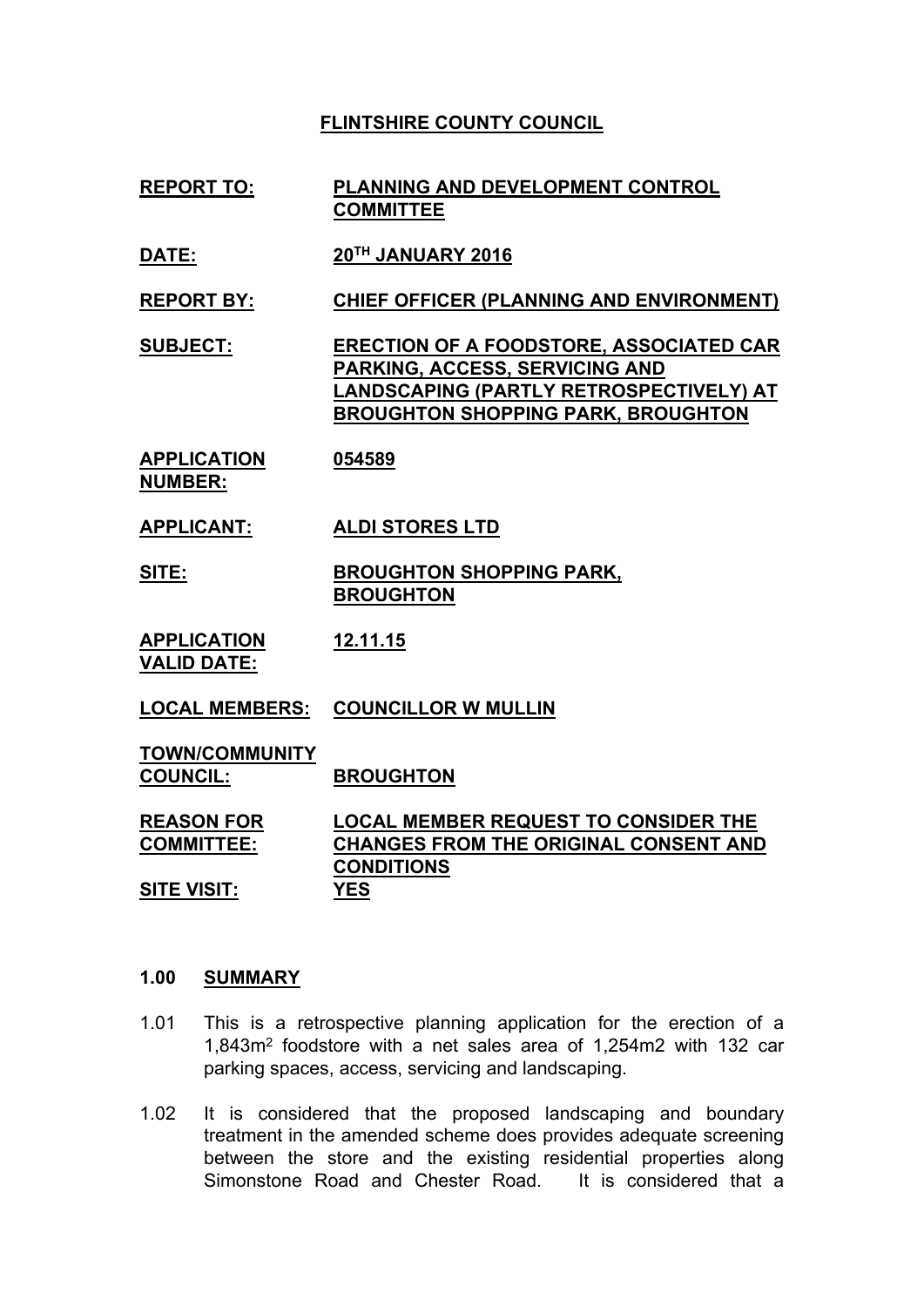condition to control the maintenance and management is required to ensure that the landscaping does not become overbearing and it retains its function. The proposed opening hours and delivery times are acceptable. The issues of public art and affordable housing can be dealt with by commuted sums through a S106 agreement.

# **2.00 RECOMMENDATION: TO GRANT PLANNING PERMISSION, SUBJECT TO THE FOLLOWING:-**

- 2.01 That conditional planning permission be granted subject to the applicant entering into a Section 106 Obligation/Unilateral Undertaking to provide the following;-
	- Payment in the sum of £210,000 towards the provision of, or to facilitate access to, affordable housing in the community
	- Payment in the sum of £15,000 towards a community art project or projects for the public realm

## **Conditions**

- 1. Time commencement
- 2. Plans
- 3. Landscape maintenance and management programme
- 4. Landscape implementation
- 5. Opening hours Monday to Saturdays 0800 22.00, Sundays a six hour period between 10.00 and 18.00.
- 6. Delivery hours Monday to Saturdays from 06.00 23.00 including bank holidays and Sundays 07.00 – 23.00 hours
- 7. Retention of 2.5m high fence around condenser unit for lifetime of operation of store and the incorporation of a 10dB (A) inline silencer in the extraction system

If the Obligation pursuant to Section 106 of the Town and Country Planning Act 1990 (as outlined above) is not completed within three months of the date of the Committee resolution, the Head of Planning be given delegated authority to REFUSE the application.

## **3.00 CONSULTATIONS**

## 3.01 Local Member

Councillor W Mullin

Requests Committee determination to consider the changes from the original consent and conditions. Requests a Committee Site visit for a better understanding of the store and also the landscaping issues.

## Broughton Community Council

Objects on the grounds of;

- The landscaping is insufficient to provide proper screening of the store from the properties adjacent to the site
- The bund has been reduced in depth and many trees removed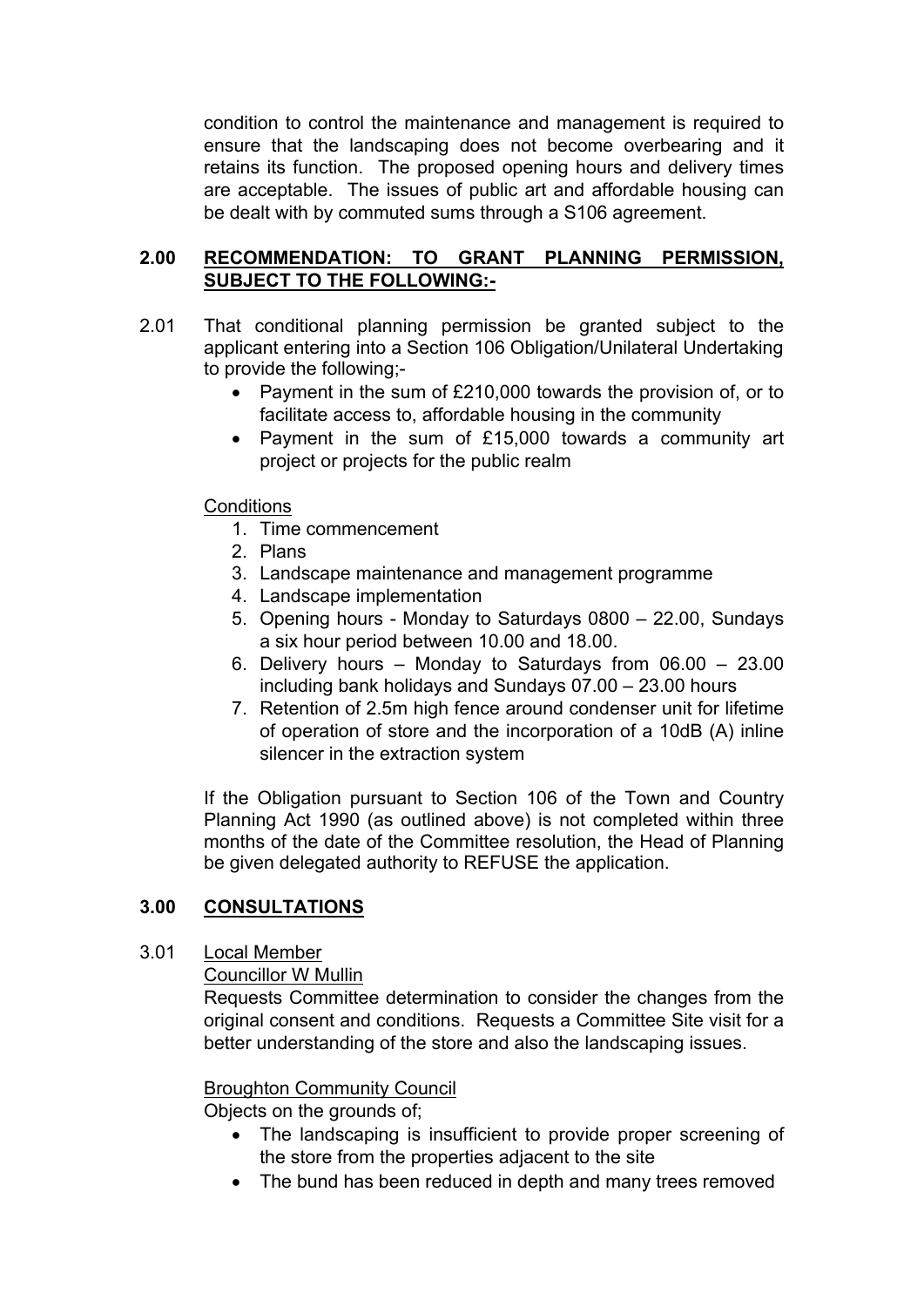- The proposed landscaping scheme does not remedy this situation
- The conifers planted should extend along the rear of the store and more deciduous trees should be planted adjacent to the residential properties
- The acoustic fencing should be increased in height by a metre and extended to screen the vents in the rear of the buildings
- The fencing should be extended for security reasons
- While the Council does not object to the removal of the affordable houses it asks that the 'compensatory finance' is ring-fenced for the benefit of the residents of Broughton and **Bretton**

### Highways Development Control Manager

No objection. As the store is completed in accordance with the previously submitted details there are no conditions required.

### Public Protection Manager

No objections subject to the retention of 2.5m high fence around condenser unit and the incorporation of a 10dB (A) inline silencer in the extraction system.

#### Welsh Water/Dwr Cymru

No objections subject to a condition requiring a grease trap.

#### Natural Resources Wales

No objections but comments on;

Flood Risk

The site lies partially within Zone A and partially within Zone C1 as defined in TAN 15 Development & Flood Risk (2004) and shown on Welsh Government's Development Advice Map (DAM). The submitted Flood Consequences Assessment (FCA) correctly identifies that the site lies outside Natural Resources Wales' present-day modelled tidal and fluvial flood outlines, and that the area to the north of the site is included in Flood Zone 2 and hence DAM Zone C because it was affected by fluvial flooding from Broughton Brook in 1964.

The FCA states that there will be no new building developments within the area affected in 1964, which will be part of the proposed car parking area. While the FCA does not comment specifically on the expected flood levels on site during the 0.5% AEP plus climate change event, paragraphs 7.1 and 7.2 indicate that site levels are no lower than 7.9mAOD which is higher than the expected tidal Dee defended in-channel level, with uncertainty and with 75 years' climate change in 2090, of 7.21mAOD. The development would therefore comply with A1.14 of TAN 15, and we have no objection to the proposals.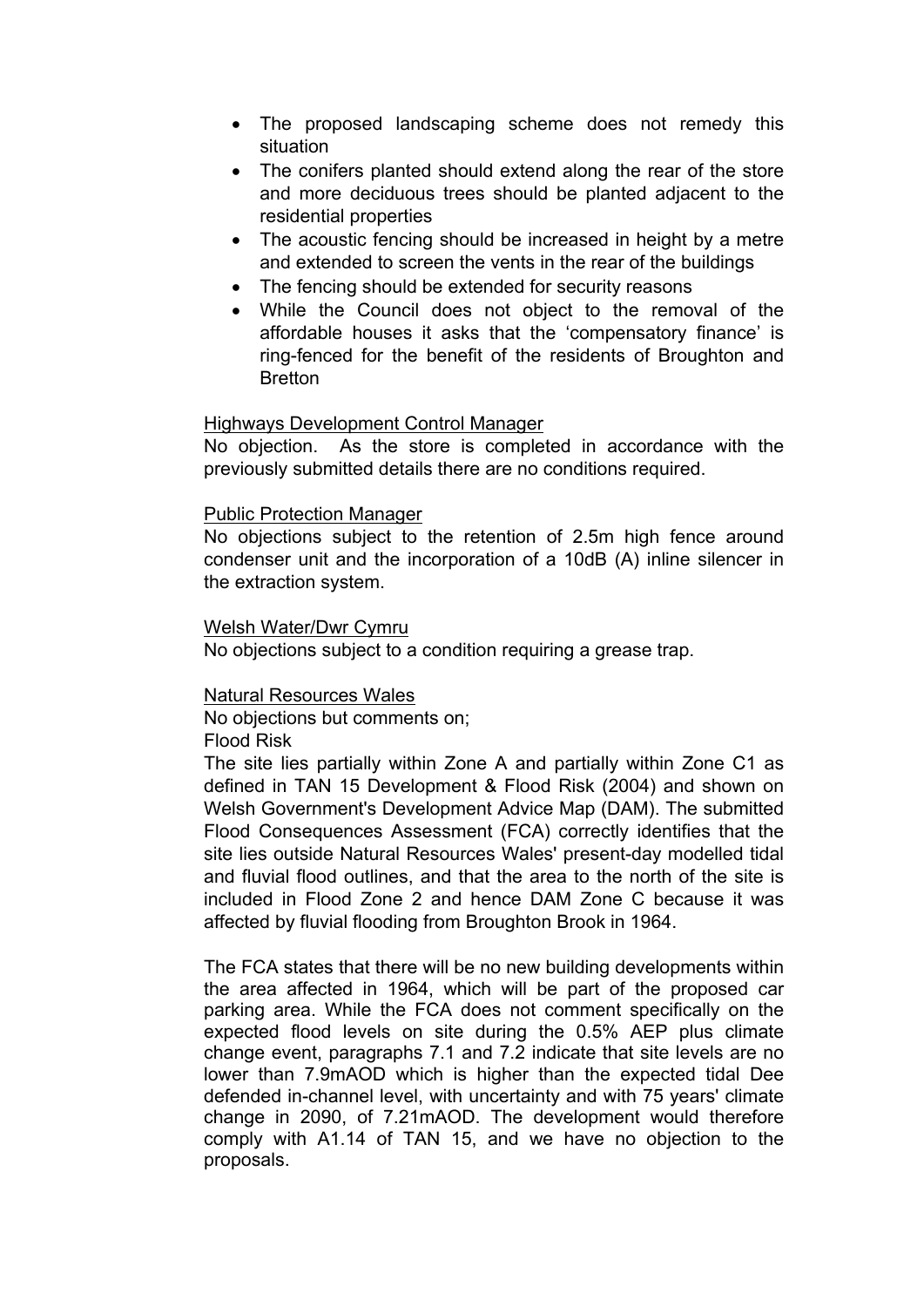The FCA comments on all four criteria in A1.15 of TAN 15. Again, the FCA does not comment specifically on the expected tidal flood levels on the site during the 0.1% AEP plus 75 years' climate change event, but site levels would appear to be higher than the modelled tidal Dee defended in-channel level for this event (7.23mAOD). Given that the development is outside the modelled 0.1% AEP fluvial flood outline, and towards the edge of the recorded fluvial flood outline, we would accept the assessment in paragraph 7.8 that flood depths and velocities are likely to be low.

We note that for a previous application on this site (your Authority reference 052369), the consultant Peter Mason Associates obtained confirmation from DCWW that the culverted watercourse beneath the site is not a public sewer. Therefore, given that the FCA states that infiltration is not feasible, surface water runoff from the site may be discharged to the culvert.

### Airbus

No aerodrome safeguarding objection.

## **4.00 PUBLICITY**

4.01 Press Notice, Site Notice and Neighbour Notification The application was advertised as a departure from the development plan.

3 letters of objection on the grounds of;

- The scheme no longer includes housing and the commuted sums are not equivalent to the costs of building the houses
- Impacts on residential amenity from the store due to the removal of the previous existing landscape bund and high level planting
- The revised plans have not accounted for the impact on neighbouring properties
- Store is closer to the boundary by 0.67 metres
- The landscaping bund and vegetation was removed without planning permission
- No significant visual barrier between the store and the existing houses
- Aldi have altered the landscaping to suit their own purposes
- The rear of the store, vents and lights and the 'plant' are all clearly visible to the immediate residents
- Residents were assured that the bund would be retained in full and enhanced this is not the case
- Acoustic provisions are inadequate
- Residents request additional fencing along the boundary
- There is no security gate to the side of the store and this is a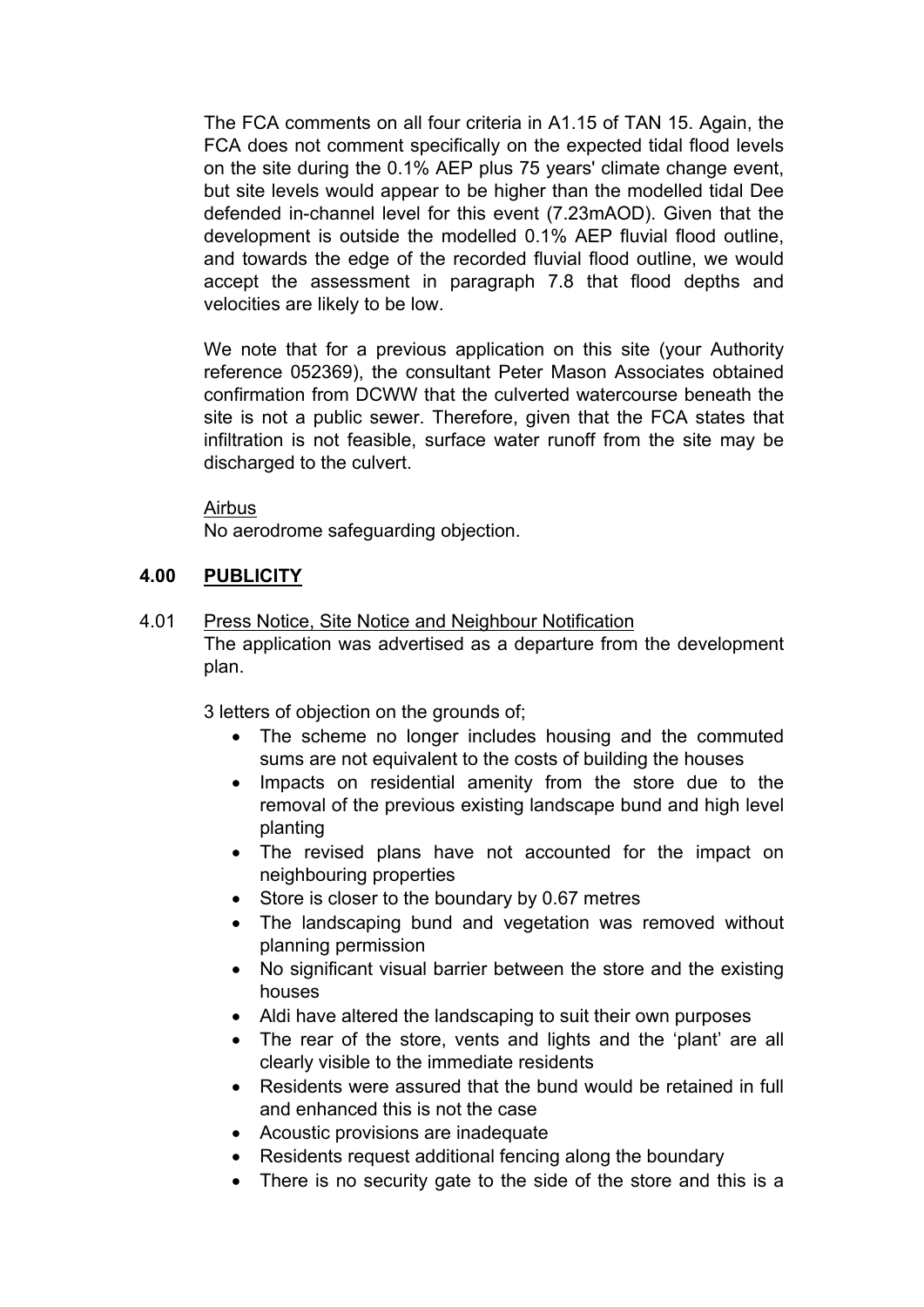security issue. The public can access the walkway around the building. The installed security gates are too low.

- Request two 25ft high deciduous trees are planted in place of the ones removed
- Continue the line of evergreen trees across the whole of the bund to provide a visual screen
- Replace the render with brickwork so it would blend better with the surroundings
- The plant should be repositioned to the other end of the store where it will not impact on residents
- Use of rear garden is compromised by noise from trolleys and cycle racks and this area should be enclosed
- Opening hours should be restricted to 9am to 8pm and deliveries from 8am to 9pm.

1 letter of support

Comments from the Community Safety Officer that the development should look to achieve the 'Secured by Design Accreditation for commercial developments'.

## **5.00 SITE HISTORY**

5.01 052369 - Full planning application for a foodstore (Use Class A1) and 5 three bedroom affordable houses (Use Class C3) with associated car parking, access, servicing and landscaping. Approved 19.03.15.

Application site

048764 Construction of a 1473sqm supermarket and 464.5sqm nonfood retail unit. Refused. 20.02.12

046818 Erection of a 1347 m2 supermarket and a 467.2 m2 non-food retail unit (Gross internal area) together with car parking and associated works. Withdrawn 17.12.09

046564 Outline - erection of a budget hotel of up to 70 rooms and a separate restaurant/public house together with car parking, landscaping and other associated works. Withdrawn 11.01.10

Adjacent site

049488 Outline - Erection of up to 24no. dwellings together with means of access from shopping park link road and removal of part of existing earth bund and change of use of land to domestic gardens. Approved 13.05.13

# **6.00 PLANNING POLICIES**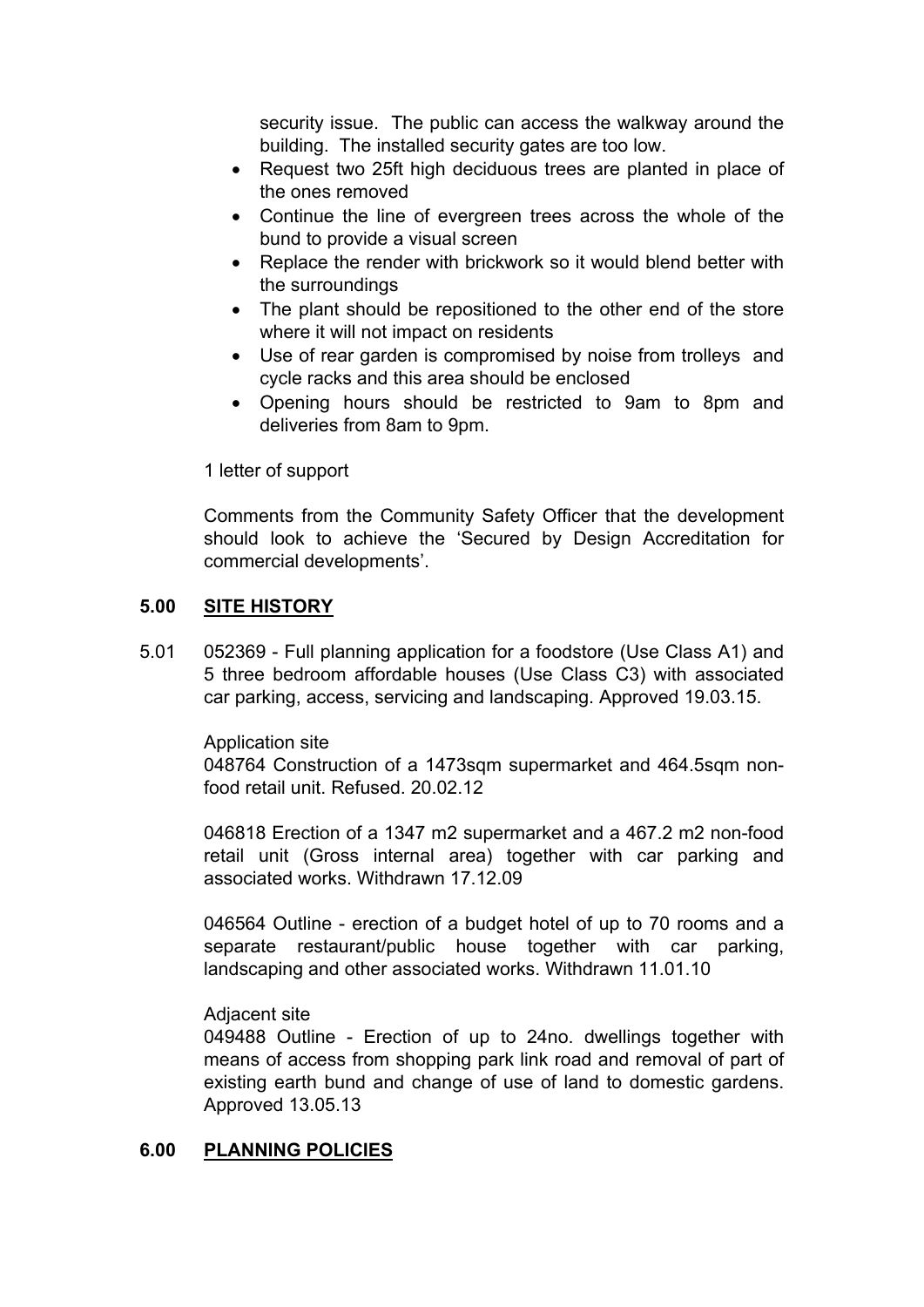- 6.01 Flintshire Unitary Development Plan
	- STR1 New Development
	- STR4 Housing
	- STR5 Shopping Centres and Commercial Development
	- STR10 Resources
	- GEN1 General Requirements for Development
	- GEN2 Development Inside Settlement Boundaries
	- D1 Design Quality, Location and Layout
	- D<sub>2</sub> Design
	- D3 Landscaping
	- D6 Public Art
	- WB1 Species Protection
	- AC13 Access and Traffic Impact
	- AC18 Parking Provision and New Development
	- S6 Large Shopping Development
	- HSG1 New Housing Development Proposals
	- HSG8 Density of Development
	- HSG10 Affordable Housing within Settlement Boundaries
	- SR5 Outdoor Playing Space and New Residential Development
	- EWP3 Renewable energy in New Development
	- EWP14 Derelict and Contaminated Lane
	- EWP17 Flood Risk
	- Supplementary Planning Guidance Note 25: Development Brief for Housing at the Compound Site, West of Broughton Retail Park.
	- Planning Policy Wales Edition 7 (July 2014)
	- Technical Advice Note 1: Joint Housing Land Availability Studies
	- Technical Advice Note 4: Retailing and Town Centres
	- Technical Advice Note 11: Noise
	- Technical Advice Note 12: Design
	- Technical Advice Note15: Development and Flood Risk
	- The application is in accordance with the above policies.

# **7.00 PLANNING APPRAISAL**

- 7.01 Introduction
	- This is a retrospective planning application for the erection of a 1,843m<sup>2</sup> foodstore with a net sales area of 1,254m2 with 132 car parking spaces, access, servicing and landscaping.

#### 7.02 Planning history

Planning permission was granted for application (052369) "Full planning application for a foodstore (Use Class A1) and 5 three bedroom affordable houses (Use Class C3) with associated car parking, access, servicing and landscaping." in March 2015 following a resolution by Planning and Development Control Committee. This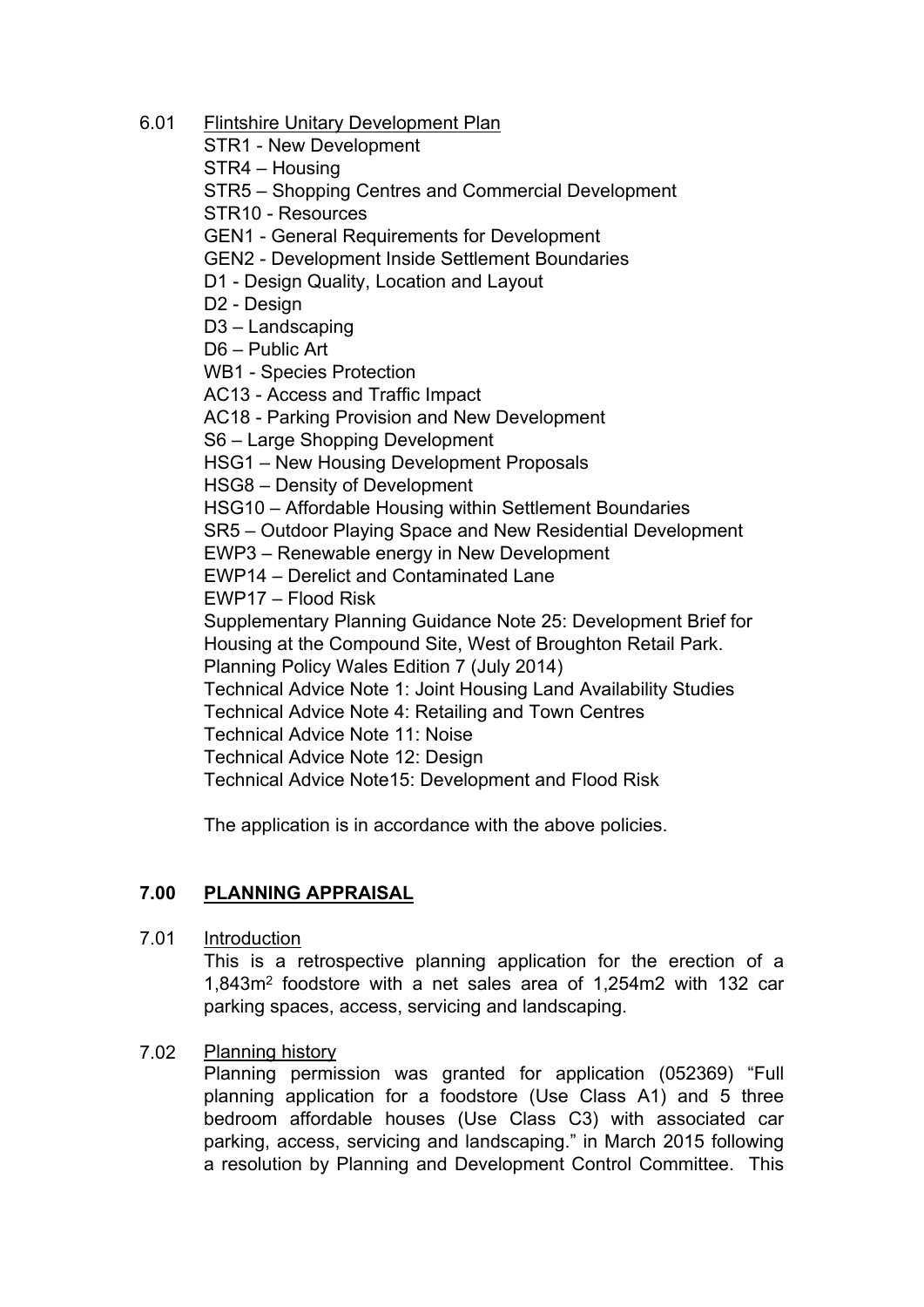was contrary to officer recommendation as the site is a housing allocation with the Flintshire Unitary Development plan.

- 7.03 During the implementation of this permission it became apparent that there were some issues with the location of the store and it's siting in relation to the surrounding residential properties and the extent of the works that therefore needed to be undertaken to the existing landscaping bund and vegetation.
- 7.04 Following discussion with Aldi and its agents this application has been submitted in order to regularise the development on site and to reflect some proposed changes to the scheme. This includes the removal of the housing element of the scheme and therefore an extension of the car parking and landscaping, along with some minor changes to the store building and the erection of a substation in the car park.
- 7.05 Site Description

The site is located within the settlement boundary of Broughton to the east of the settlement. To the west of the site is existing residential development and to the east is Broughton Retail Park which is outside the defined settlement boundary. The site is bounded by the Broughton shopping park link road to the east and to part of the northern boundary is Chester Road and further residential development. The Airbus factory is located to the north east of the site. The current application relates to the northern part of the site.

- 7.06 The site was known as the 'compound site' as it was formally used as the construction compound for the retail park in the 1990's. The southern part of the site' has outline planning permission 049488 for 24 houses approved on 13.05.13. A reserved matters application has recently been submitted for 24 dwellings on this part of the site and is currently under consideration. (054728)
- 7.07 The foodstore which is the subject of this application has now been completed and is operational in accordance with the submitted details and opening/delivery hours.
- 7.08 Proposed development This current application therefore regularises the works carried out on site which are not in accordance with the previously approved scheme (052369).
- 7.09 The application was submitted with a suite of documents to satisfy the previous requirements of planning conditions imposed. These include;
	- Planning Statement including retail assessment by JLL
	- Plans and ownership Certificate
	- Design and Access Statement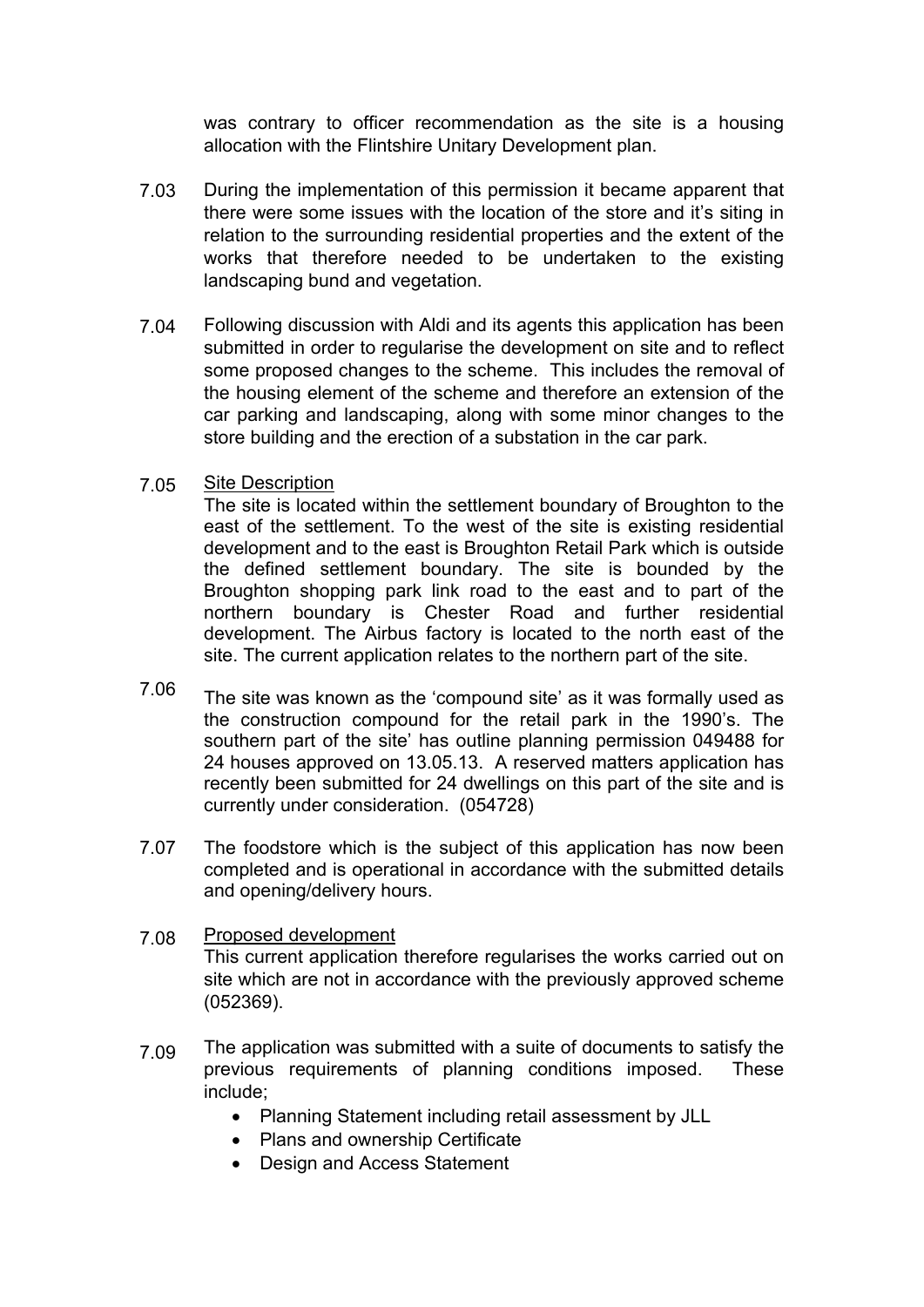- Transport Assessment
- Noise Assessment
- Flood Consequences Assessment
- Statement of Community Involvement
- Construction Traffic Management Plan
- Lighting / CCTV details
- Drainage details
- Bird nesting check details
- 7.10 The current application proposes a S106 agreement to provide a commuted sum in lieu of the previously proposed 5 affordable dwellings. The area previously shown to be housing is proposed to be additional car parking spaces (132) for the foodstore and landscaping.
- 7.11 It is also now proposed to provide a unilateral undertaking with a commuted sum of £15,000 towards public art in the community in lieu of providing public art within the site (as previously secured by condition).
- 7.12 There are also some minor physical changes to the foodstore building namely; the alignment of the loading bay. It is also proposed to extend the opening hours and delivery hours from those approved to those which were previously requested as part of 052369.
- 7.13 The main issues to consider are;
	- whether the proposed landscaping and boundary treatment in the amended scheme provides adequate screening between the store and the existing residential properties along Simonstone Road and Chester Road
	- the suitability of the proposed opening hours and delivery times
	- the acceptability of a commuted sum in lieu of the 5 affordable houses
- 7.14 Principle of development

The principle of the retail use of the site has already been established by planning permission 052369 for "Full planning application for a foodstore (Use Class A1) and 5 three bedroom affordable houses (Use Class C3) with associated car parking, access, servicing and landscaping." This application therefore is to regularise the differences between what was approved and what is as built on the ground.

7.15 Landscaping

> The previous application 052369 stated that the existing landscaping bund which was on site as part of its former use as the compound for the construction of the retail park would remain. The bund was covered in unmanaged vegetation and it was proposed that the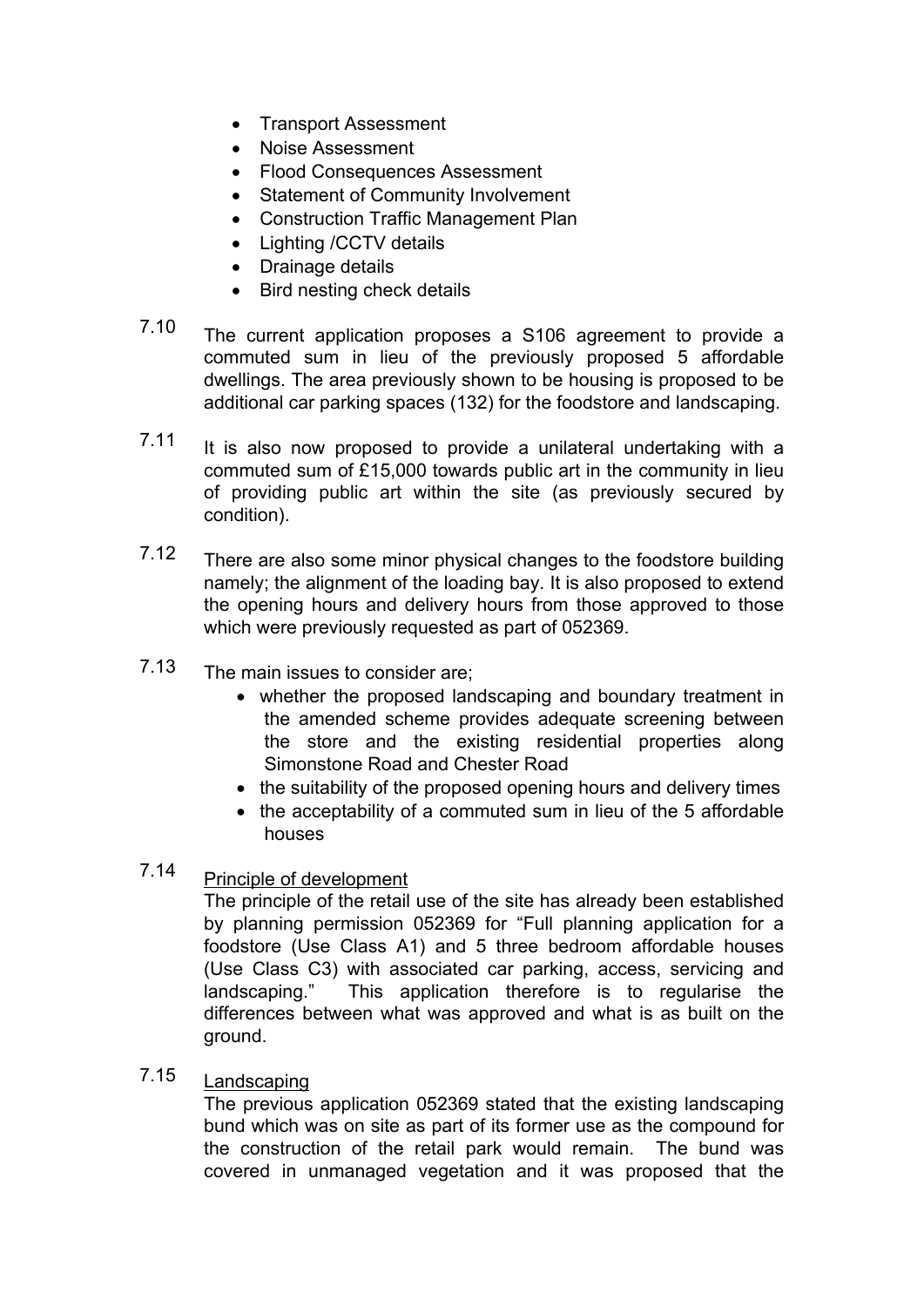mature trees would remain with some removal of low level vegetation as required. However following the marking out of the store on site and the commencement of the construction process it became evident that the works required to the bund were more substantial than initially envisaged. The stores location was plotted using GPS with the retail park spine road as the starting point. The site boundaries with Simonstone Road and Chester Road has not been surveyed on site due to the vegetation that was on the bund. The submitted plans had therefore relied upon Ordnance survey data which in this instance was inaccurate with what was actually built on the ground.

- 7.16 The main discrepancies related to the position of the boundaries and siting of 24 and 26 Simonstone Road. These properties were in fact closer to the site boundary than indicated on the Ordnance Survey plan. The adjacent properties on Simonstone Road to the west of the foodstore and on Chester Road to the east were in fact located approximately 0.7-1 metre closer to the foodstore than shown on the plans. Furthermore, one of the neighbouring properties (26 Simonstone Road) is also closer to the boundary than shown on the plans.
- 7.17 It was necessary to remove part of the existing bund during the construction process along the western and northern boundaries and then reinstate it and support it with stone filled gabion baskets and a 1.2 metre high fence. This led to the removal of the trees and vegetation which were established on the bund. This is proposed to be and has been replanted with a comprehensive landscaping scheme. This is being implemented on site. The proposed scheme is a mixture of deciduous and evergreen trees, hedge and shrub planting. An adjacent resident on Simonstone Road has questioned the nature of the planting and fencing proposed and has requested an alternative mix of planting and additional fencing.
- 7.18 It is considered that the landscaping shown on the latest drawing provides a mixture of evergreen and deciduous vegetation at varying heights which together with the bund and fencing provide a reasonable screen for the store from the adjacent properties. The concern is that the level of planting proposed may become overbearing on the adjacent properties in the medium term and proactive management is therefore required. It is therefore recommended that a condition is imposed to secure the long term management and maintenance of the landscaping.
- 7.19 In terms of the impact on the site on residential amenity whilst it is acknowledged that the rear of the store building is visible from Simonstone Road and the rear gardens of properties on Simonstone Road it has to be considered what is the impact that this causes and what is the planning harm. This is an urban area with residential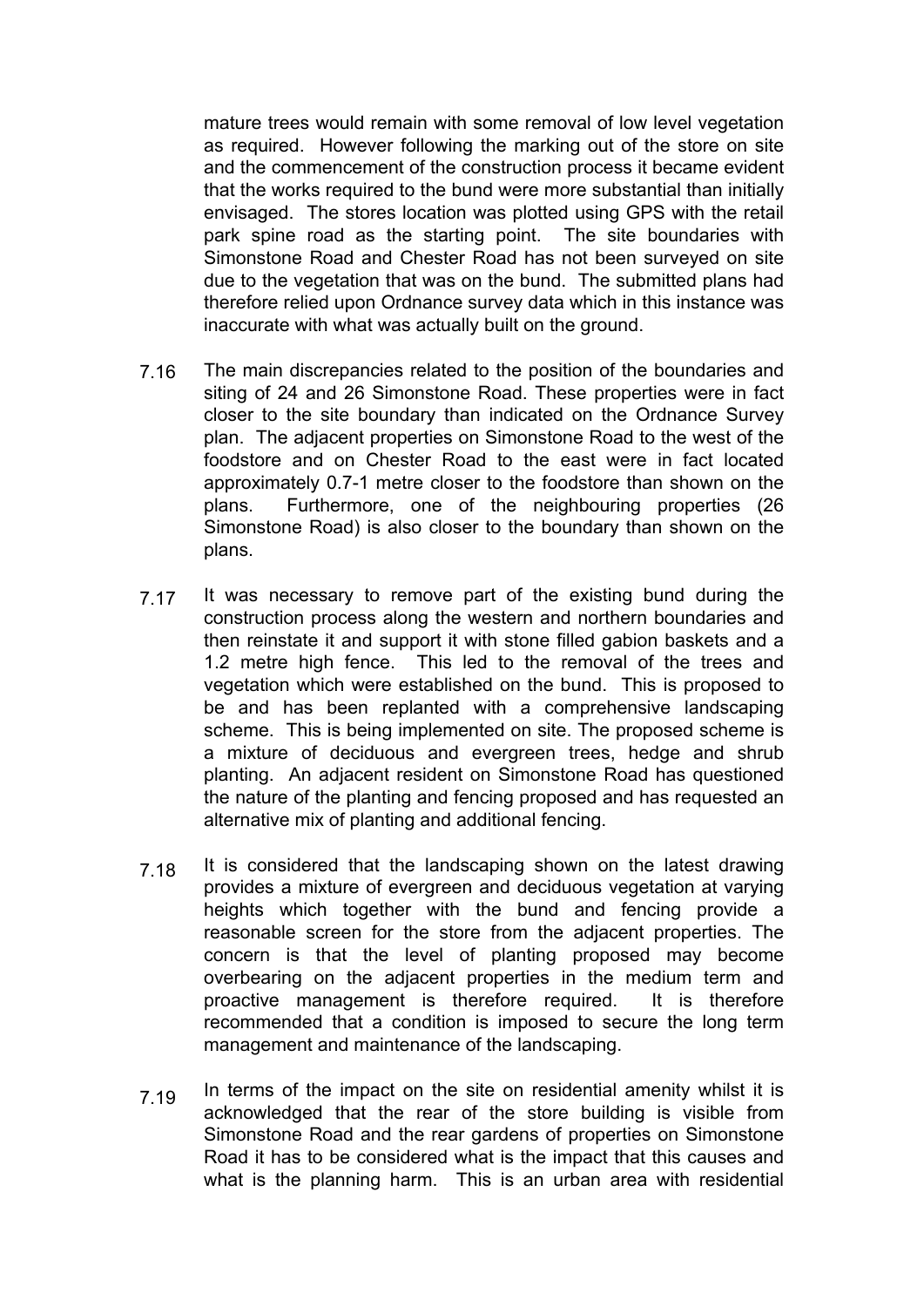properties adjacent to a food store. Landscaping mitigation has been proposed and partially implemented to mitigate any potential impacts. The rear of the store is not a public area and there is no staff access. The only access to this area is for maintenance to the plant equipment. The doors on this elevation are fire doors for emergency access only.

- 7.20 The side of the store is partially visible from properties on Chester Road. Along this corridor there is activity associated with the trolley bays and cycle stands which are under a canopy. The active frontage of the store is set back underneath the canopy. There is the landscaping bund with gabion baskets and planting between the canopy and the rear gardens of the dwellings on Chester Road. It is therefore considered that any impact on amenity is adequately mitigated.
- 7.21 An adjacent resident of 26 Simonstone Road has also raised concerns about concerns over security to the property due to the location and height of the rear security gate and public access around the trolley bay and cycle stands down the side of the store. Prior to the development of the site as a retail unit, the land was open with no security fencing at all. The site now has an active use and there is an appropriate security gate each side of the store to prevent public access to the rear. It is not considered from a planning point of view that any additional gate or fencing is required.
- 7.22 Noise

A Noise report by Spectrum Acoustics was submitted with the planning application. This sets out the sources of noise from the development and assesses them against current background levels. This concludes that subject to the retention of 2.5m high fence around the plant condenser unit and the incorporation of a 10dB (A) inline silencer in the extraction system the mechanical plant would meet noise limit objectives and would have a low noise impact. Public Protection have no objection with the submitted noise assessment subject to the mitigation measures being implemented.

7.23 The adjacent resident has raised the issue of trolley noise and requested a fence to act as an acoustic barrier and screen the air conditioning vents on the rear of the building. There are no planning grounds to request this.

#### 7.24 Delivery times and opening hours

It is proposed that deliveries take place Monday to Saturdays from 06.00 – 23.00 including bank holidays and Sundays 07.00 – 23.00 hours. All deliveries take place within the enclosed bay so the only potential noise associated with deliveries is the arrival of the vehicle and the manoeuvring associated with reversing into the bay. Once in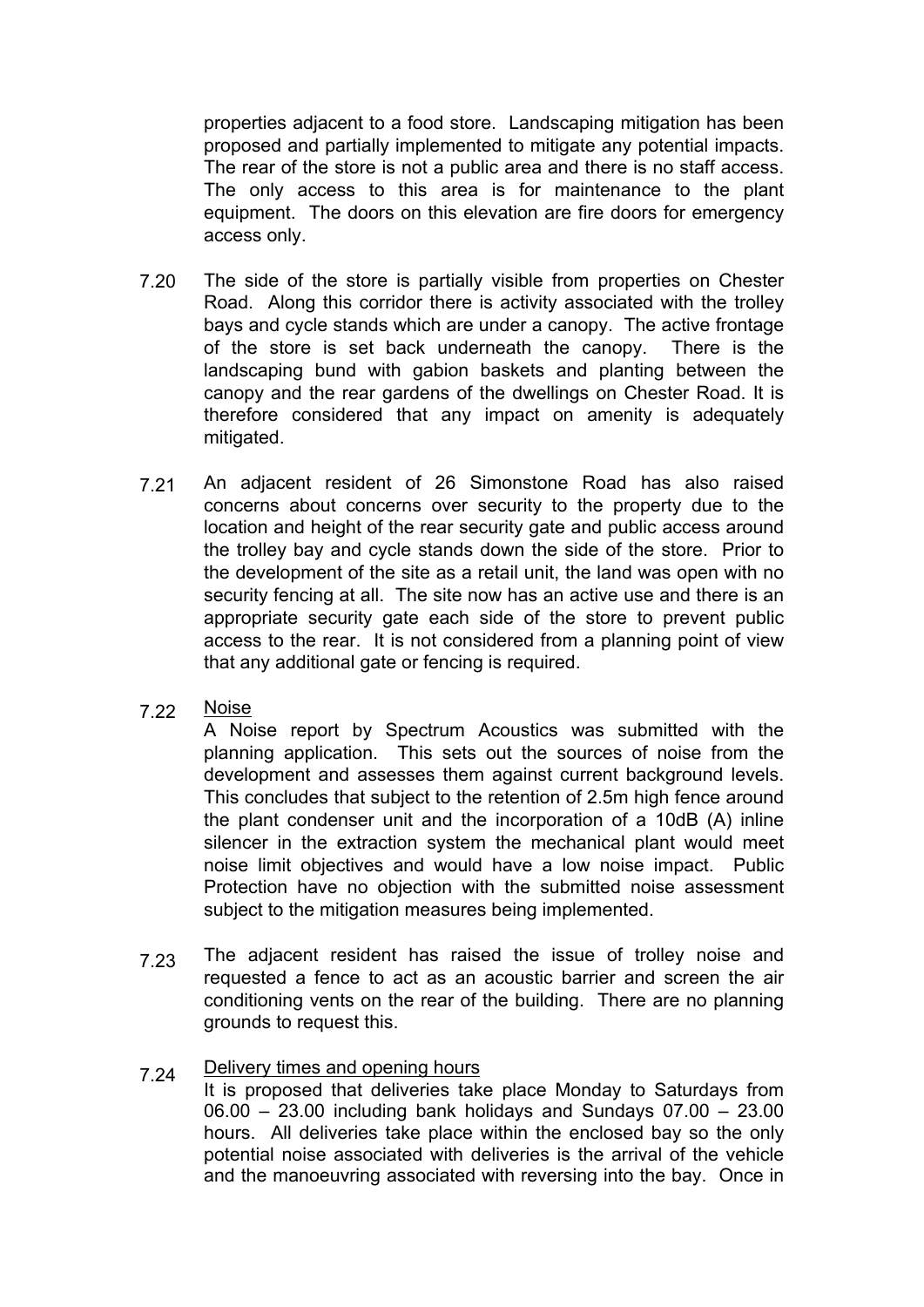the bay deliveries are made into a hatch direct from the lorry into the store. The hours imposed on 052369 were Monday to Saturday 0700 - 2100 hours with no deliveries on Sundays or Bank Holidays.

- 7.25 A noise report has been submitted with the planning application which was undertaken with Spectrum Acoustics which considers that deliveries could be undertaken within the proposed hours without any impact on residential amenity. Public Protection raise no objection to the delivery hours proposed.
- 7.26 The proposed store operating hours are Monday to Saturdays 0800 – 22.00 and on Sundays a six hour period between 10.00 and 18.00. These hours are those which were previously requested by Aldi as part of 052369, however earlier closing times were previously imposed due to the objections from neighbouring properties. The opening hours imposed on 052369 are Mondays to Saturdays 0800 - 2000 hours and Sundays 1000 - 1800 hours.
- 7.27 A noise report has been submitted with the planning application which was undertaken by Spectrum Acoustics. Public Protection have no objections to the proposed opening hours on amenity grounds therefore it is not considered that shorter hours could reasonably be imposed.
- 7.28 Differences with the previous permission There is a small difference in the total floor area of the foodstore as the alignment of the delivery bay has been amended slightly from 1805m<sup>2</sup> to 1,843m<sup>2</sup> . This does not have any other implications.
- 7.29 There are other minor amendments namely the erection of a substation in the car park and a bin store.

## Access and parking

- 7.30 The vehicular access to the site is in the south east corner and the previous access to the site has been closed off and the footway reinstated. There are also 3 pedestrian access routes into the store grounds, one off Chester Road and two off the spine road form the retail park.
- 7.31 The previous application 053269 proposed 101 parking spaces, however the removal of the houses from the scheme provides more external space for parking and landscaping. There are now 132 spaces including 9 parent with child and 6 disabled bays.
- 7.32 Highways have no objections to this proposal as the highways requirements have already been met so no conditions are required.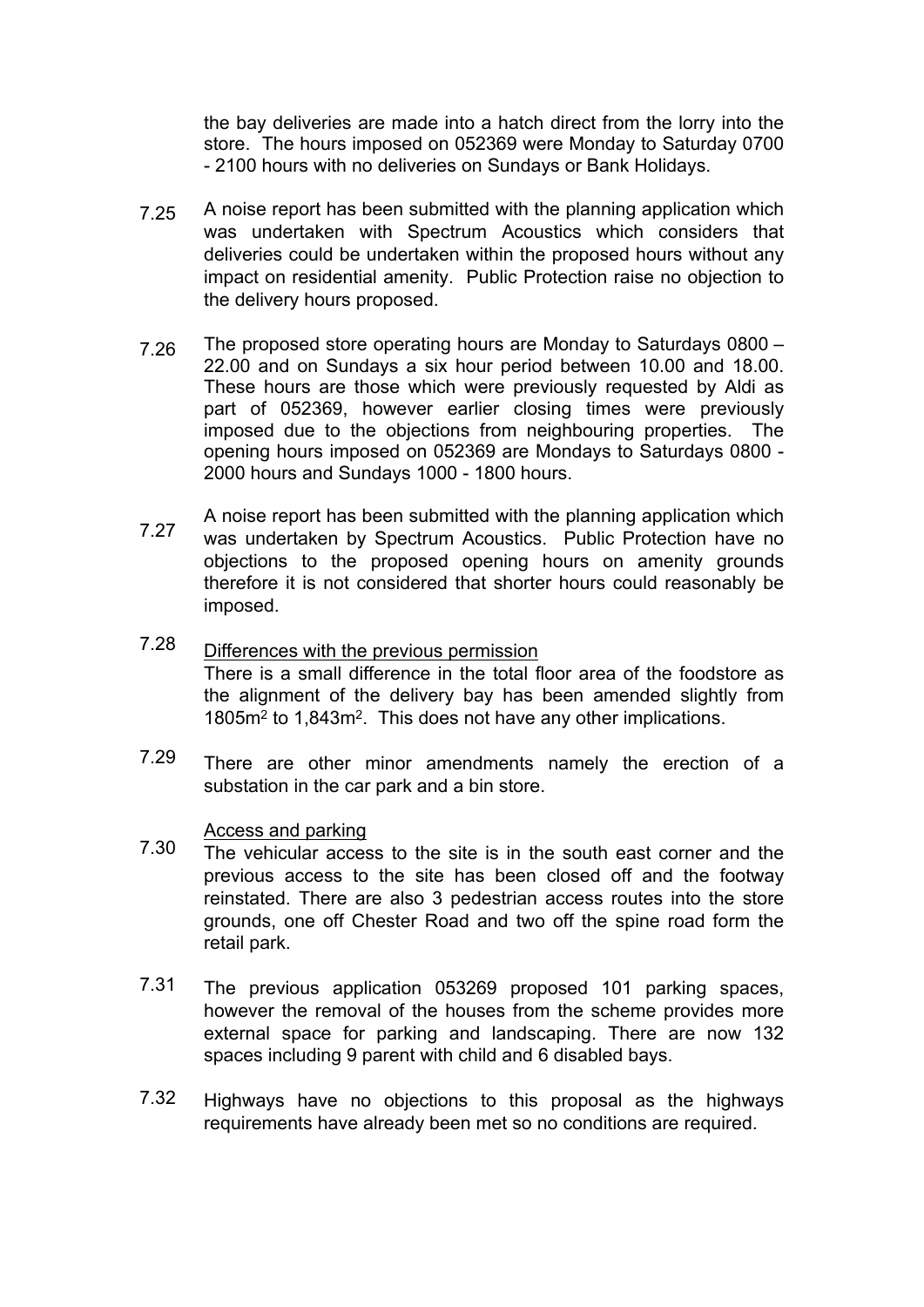#### 7.33 Affordable Housing

The application site is a housing allocation and the previous permission showed the provision of five affordable houses. It is now proposed to provide a commuted sum of £210,000 to the council by way of S106 agreement in lieu of this on-site provision.

7.34 The location of the houses within a retail environmental access via the car park and fronting a busy road did not make an attractive residential environment. The commuted sum is based on if the 5 dwellings were to be sold at 70% of their market value, the residual 30% difference between the market value and the discounted price. Valuations have been undertaken by Aldi and verified by the Council. The proposed figure of £210,000 is therefore deemed to be acceptable

#### 7.35 Public Art

It was previously proposed to provide a scheme of public art on site to comply with Policy D6 of the UDP. However instead of providing a piece of art on site, it was felt it would be of more public benefit for a commuted sum of £15,000 to be provided to the community to be spent on community art projects for public realm. This will be secured through a S106 agreement. The same approach also been taken at the Buckley store.

#### 7.36 S106 contributions and CIL compliance

The application requires commuted sums for off-site public art and affordable housing provision. The infrastructure and monetary contributions that can be required from the Proposals have to be assessed under the Regulation 122 of the Community Infrastructure Levy (CIL) Regulations 2010 and Welsh Office Circular 13/97 'Planning Obligations'.

7.37 It is unlawful for a planning obligation to be taken into account when determining a planning application for a development, or any part of a development, if the obligation does not meet all of the following Regulation 122 tests:

1. be necessary to make the development acceptable in planning terms;

2. be directly related to the development; and

3. be fairly and reasonably related in scale and kind to the development.

7.38 Policy D6 of the Flintshire Unitary Development Plan requires the incorporation of public art in all major, publicly accessible developments. It is considered in this instance that there would be more public benefit from a commuted sum to be spent by the Community Council on public art projects within the locality than a piece of art within the car park which would have limited benefits. In other schemes in the County £15,000 has been the sum which has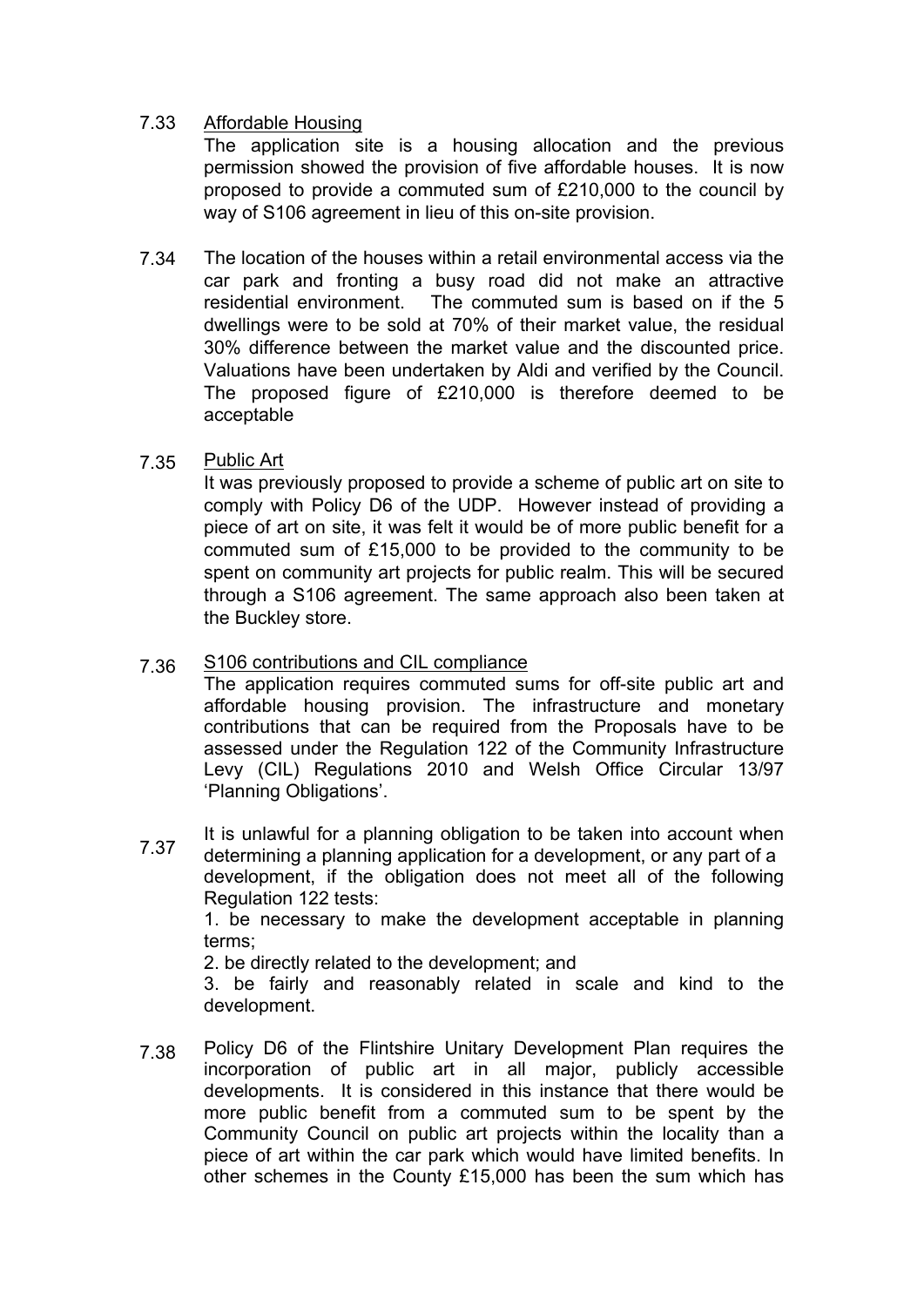been spent on such on site projects. It is therefore considered a reasonable amount to require. The same approach has also been taken on the Aldi store in Buckley, with the same amount requested. However no other monies for public art in Broughton have been required within the relevant CIL period.

- 7.39 The site is a housing allocation under Policy HSG1 (19) of the Flintshire Unitary Development Plan. The previous permission showed the provision of 5 dwellings which were proposed to be affordable. Members granted approval for the foodstore and a retail use on the site on that basis. It is now considered that the siting of the houses within the car park of and accessed through a supermarket car park and adjacent to a busy road junction is not a desirable location for affordable housing providers. It is therefore proposed to provide a commuted sum to the amount of £210,000. The commuted sum is based on if the 5 dwellings were to be sold at 70% of their market value, the residual 30% difference between the market value and the discounted price. No other commuted sums have been required in the community within the relevant CIL period.
- 7.40 It is considered that both of these contributions meet the Regulation 122 tests.

## **8.00 CONCLUSION**

- 8.01 It is considered that the proposed landscaping and boundary treatment in the amended scheme does provides adequate screening between the store and the existing residential properties along Simonstone Road and Chester Road. It is considered that a condition to control the maintenance and management is required to ensure that the landscaping does not become overbearing and it retains its function. The proposed opening hours and delivery times are acceptable. The issues of public art and affordable housing can be dealt with by commuted sums through a S106 agreement.
- 8.02 In considering this planning application the Council has acted in accordance with the Human Rights Act 1998 including Article 8 of the Convention and in a manner which is necessary in a democratic society in furtherance of the legitimate aims of the Act and the Convention, and has had due regard to its public sector equality duty under the Equality Act 2010.